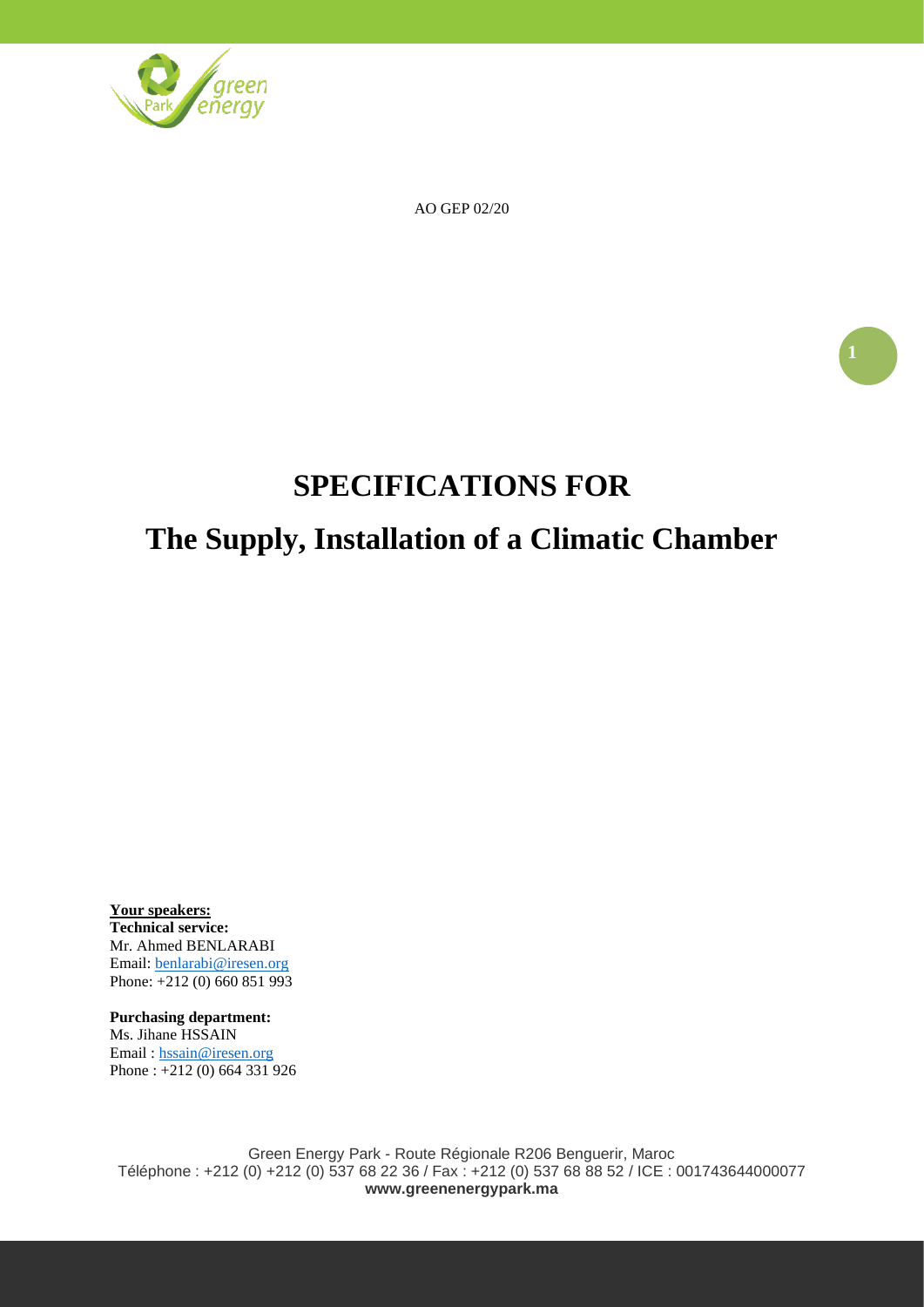

# **Table of Contents**

| L. |                |  |  |  |  |
|----|----------------|--|--|--|--|
|    | 1 <sub>1</sub> |  |  |  |  |
|    |                |  |  |  |  |
|    |                |  |  |  |  |
|    |                |  |  |  |  |
|    |                |  |  |  |  |
|    |                |  |  |  |  |
|    | 2.             |  |  |  |  |
|    |                |  |  |  |  |
|    |                |  |  |  |  |
|    |                |  |  |  |  |
|    |                |  |  |  |  |
|    |                |  |  |  |  |
|    |                |  |  |  |  |
|    |                |  |  |  |  |
|    |                |  |  |  |  |
|    |                |  |  |  |  |
|    |                |  |  |  |  |
|    |                |  |  |  |  |
|    |                |  |  |  |  |
|    |                |  |  |  |  |
|    |                |  |  |  |  |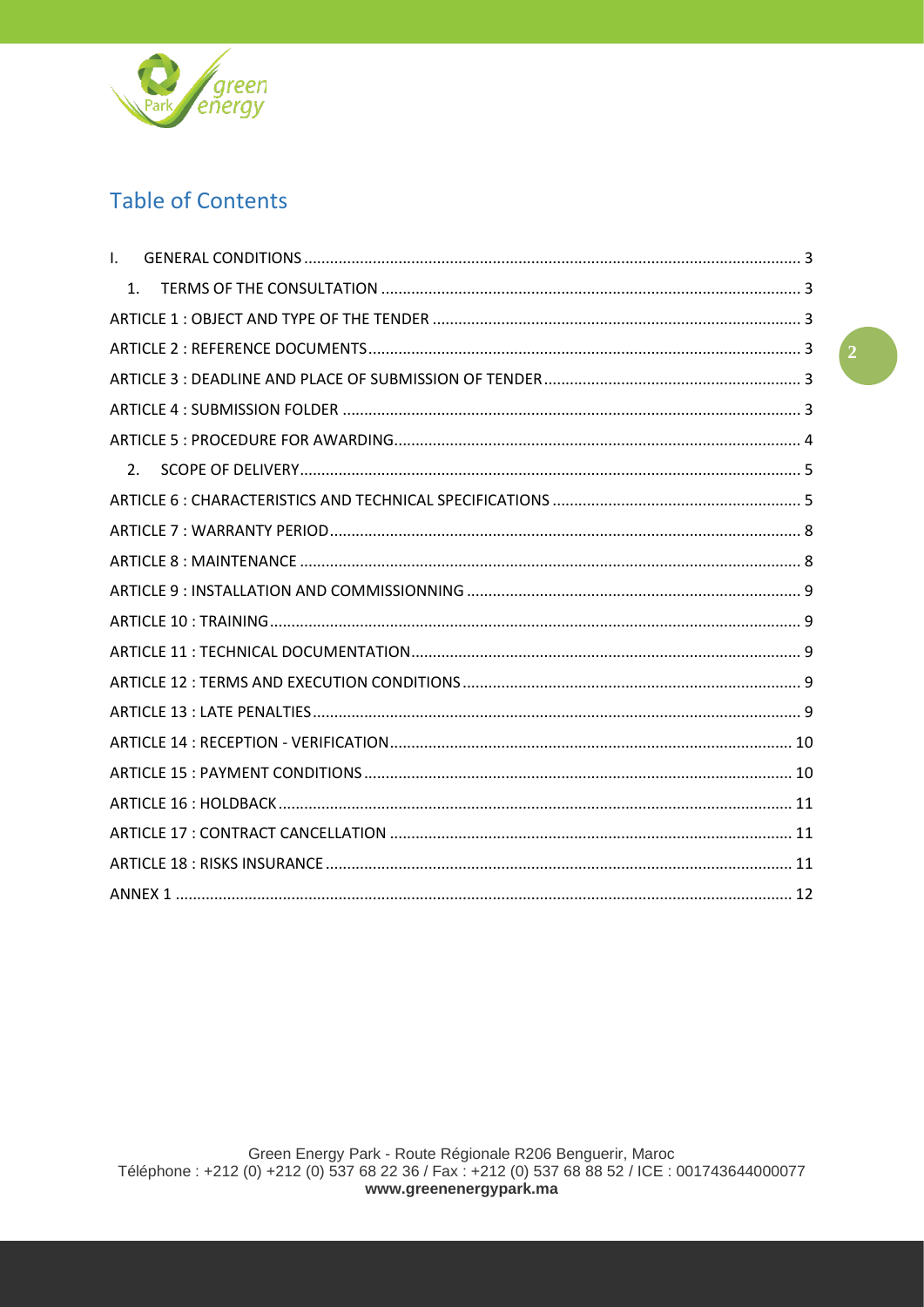

- **I. GENERAL CONDITIONS :**
	- 1. TERMS OF THE CONSULTATION :

# **ARTICLE 1 : OBJECT AND TYPE OF THE TENDER**

The GREEN ENERGY PARK (GEP), the project's contracting authority, is launching a tender for the supply, installation, training and commissioning of a climatic chamber.

The purpose of this regulation is to set up the terms and conditions for this tender, as well as the participation conditions.

#### **ARTICLE 2 : REFERENCE DOCUMENTS**

#### 2.1 LAW

The contract resulting from this tender will be subject to Moroccan law.

Any disagreement between GREEN ENERGY PARK and the Provider shall be settled amicably by a cooperation between both parties; otherwise, litigation will be submitted to the competent court in Rabat unless specific clauses figure in the selling engagement of the supplier, in which case they shall prevail.

#### 2.2 CONTRACTUAL DOCUMENTS

The obligation of the supplier for the performance of works that are the subject of this Tender will result in the whole constituent pieces of the engagement designated as bellow:

\*The contract concluded with its annexes and amendments

\*This Document

\*The orders

\*The submission and, where necessary annexes

After its notification, the engagement will be able to be modified only by amendments or letter exchanges accepted by both contracting sides.

#### **ARTICLE 3 : DEADLINE AND PLACE OF SUBMISSION OF TENDER**

Tenders must be submitted according to conditions and delays planned by these specifications to the purchasing department by June 8th, 2020 before 12 PM GMT.

**All suppliers must establish a price quotation according to the Incoterm DAP, disaggregating the cost of transporting the equipment.**

**Local suppliers must be able to submit a proposal including the shipping. This latter is their responsibility to the delivery place: Benguerir.**

**As an institute, GREEN ENERGY PARK benefits from the UNESCO exemption of customs duties. So, Moroccan companies can submit a proposal excluding customs duties.**

#### **ARTICLE 4 : SUBMISSION FOLDER**

Any tenderer is required to present a folder of submission containing: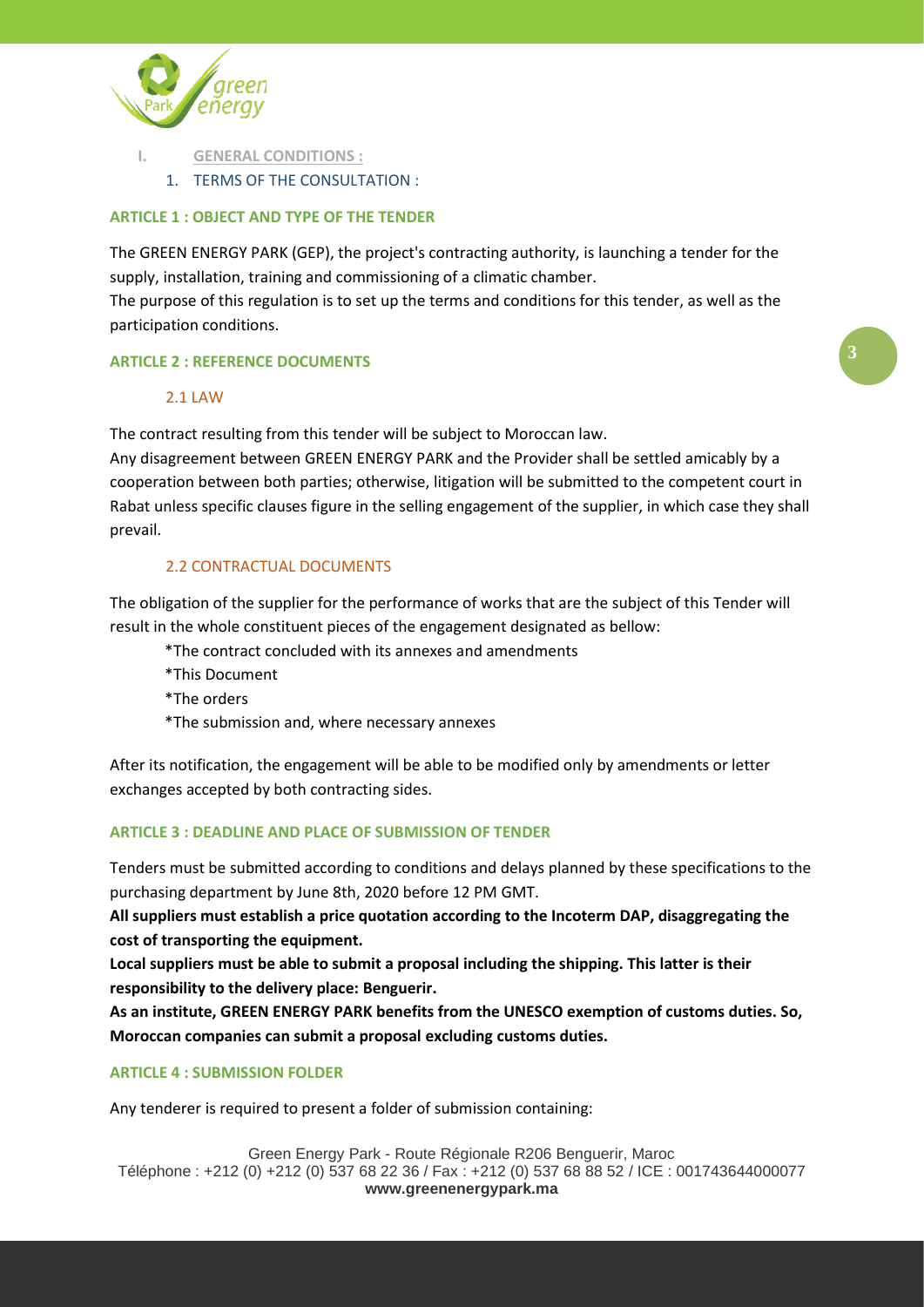

#### 4.1. ADMINISTRATIVE FILE :

This folder must contain :

- a. A declaration on honor, in a single copy, which must be presented following to the model below.
- b. Excerpt of K-BIS or the certificate of registration in the commercial register for persons subject to the obligation to register in accordance with the legislation in force
- c. A certificate or its certified copy of the original issued less than a year ago by the competent administration of the place of taxation certifying that the competitor is in a regular tax situation. This certificate must mention the activity under which the competitor is taxed;
- d. Company presentation
- e. The document or documents justifying the powers conferred on the person acting on behalf of the tenderer
- f. These specifications initialed, signed and sealed

#### 4.2. TECHNICAL OFFER

The supplier's technical offer must comply with, or exceed, the technical specifications as specified in article 6 **"CHARACTERISTICS AND TECHNICAL SPECIFICATIONS".**

The technical offer must also include the references of the tenderer.

#### 4.3. FINANCIAL OFFER

The detailed price schedule must be clearly specified.

The offer presented by each tenderer is put in a signed and sealed envelope. This folder contains three (03) envelopes:

- The first envelope: the administrative file. This envelope must be sealed and show, in addition to the information on the envelope, the mention "Administrative file".

- The second envelope: contains the technical offer. This envelope must be sealed and bear, in addition to the indications on the envelope, the words "Technical Offer".

- The third envelope: contains the tenderer's financial offer. This envelope must be sealed and bear, in addition to the information on the envelope, the words "Financial Offer".

#### **ARTICLE 5 : PROCEDURE FOR AWARDING**

This consultation will be sold following the needs of GREEN ENERGY PARK. The supplier will be chosen based on the material's quality, the respect of the formulated needs in article 6 and the financial offer;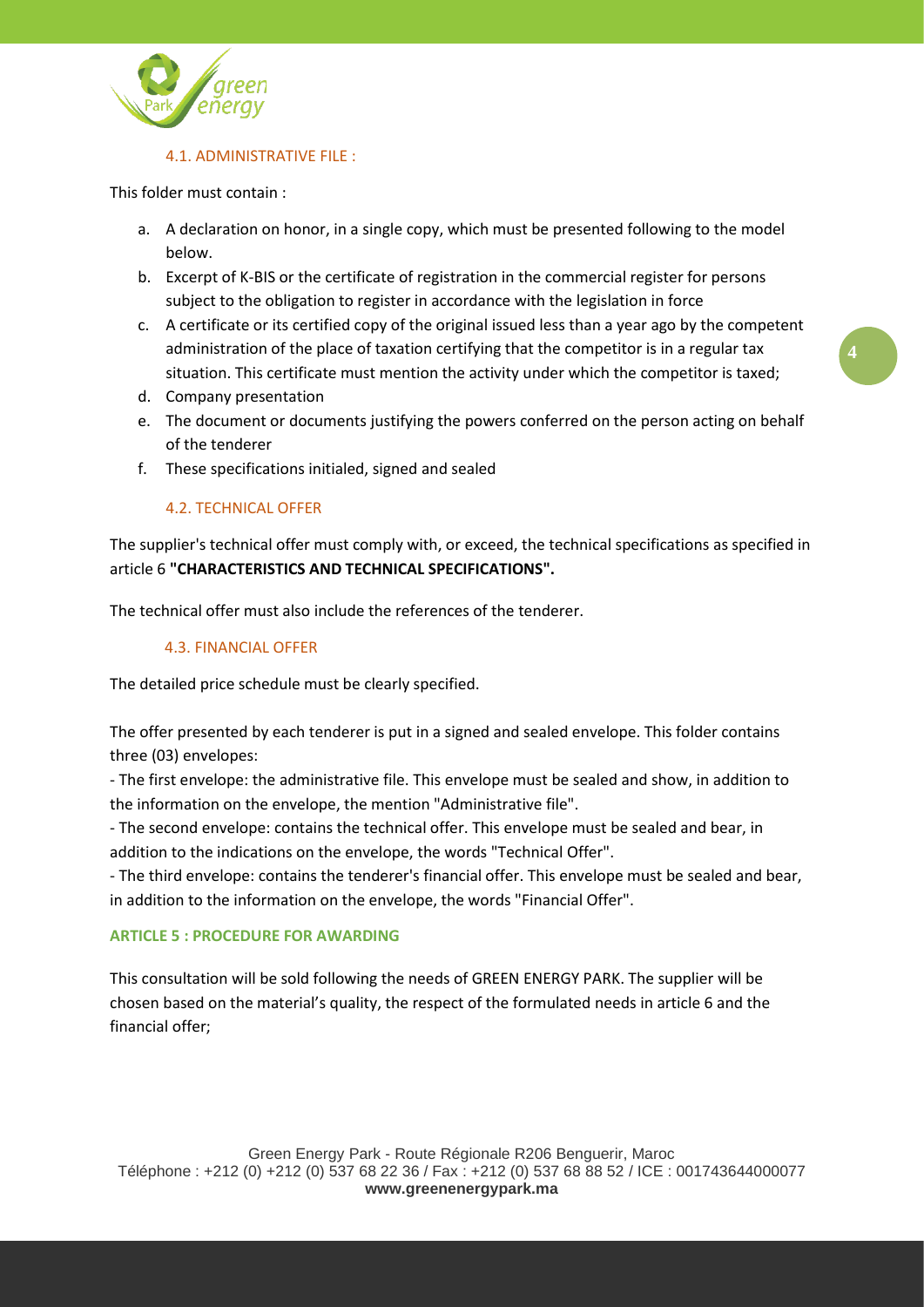

2. SCOPE OF DELIVERY

### **ARTICLE 6 : CARACTERISTICS AND TECHNICAL SPECIFICATIONS**

The purpose of acquiring this climatic chamber is to be able to carry out environmental tests according to standards IEC 61215 and IEC 61730 on the photovoltaic modules listed as well.:

Thermal cycling :

The purpose of this test is to determine the ability of the module to withstand stresses of thermal imbalance, fatigue or other stresses caused by repeated variations in temperature.

Damp Heat:

The purpose of this test is to determine the ability of the module to withstand the effects of long-term moisture penetration.

- Humidity Freeze :

The purpose of this test is to determine the ability of a photovoltaic module to withstand the effects due to the succession of high temperature and humidity conditions followed by stay at temperature below zero. This is not a thermal shock test.

The thermal cycling, damp heat, and humidity freeze test chamber comply with the following:

- $\triangleright$  Temperature controlled test chamber:
	- $\circ$  The test chamber must have an internal capacity of at least 4300 liters approx. with a minimum dimensions of 2200x1500x1300 mm (HxDxW);
	- $\circ$  The test chamber must be able to simultaneously test at least 4 photovoltaic modules with dimensions up to 2m x 1.5m;
	- $\circ$  The door must have an opening to give full access to the room for a maximum load of the photovoltaic modules;
	- o The chamber must be provided with a system for supporting the photovoltaic module during the test;
	- $\circ$  The chamber must be provided with a release mechanism locked from the interior of the chamber;
	- $\circ$  The test chamber must have an observation window of approximately 300 mm x 300 mm located at the observation height;
	- $\circ$  The test chamber must be operational at an external ambient temperature of +10  $\degree$  C to + 55  $\degree$  C:
	- $\circ$  The operating temperature range inside the test chamber must be at least between -50 °C and + 150 °C when testing the modules with a stability of ±0.5 °C;
	- $\circ$  The relative humidity range inside the test chamber should be 20% to 90% with an accuracy of ± 5%;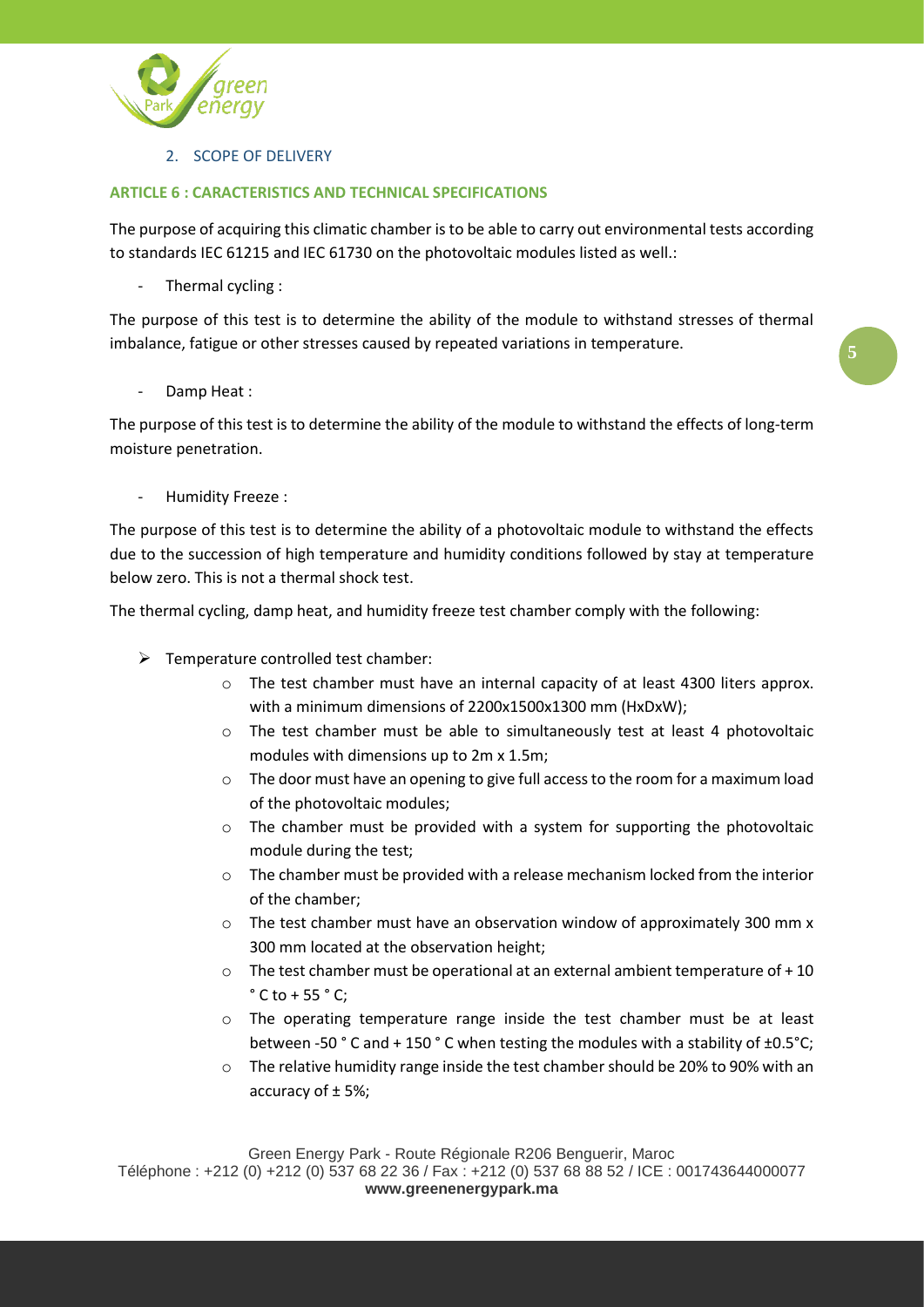

- $\circ$  The test chamber must be fitted with 4 temperature monitoring devices with an accuracy of  $\pm 2$  ° C and a repeatability of  $\pm 0.5$  ° C to measure the temperature of the modules;
- o The test chamber must be fitted with a relative humidity monitoring device with an accuracy of ± 5%;
- o The temperature variation must not exceed 100 ° C / h;
- o The room must be equipped with the following protection device:
	- A circuit breaker against leakage currents for the power supply;
		- **■** Protection against overheating;
		- Overload alarm for compressor and fan motor
		- A fan motor and compressor overload protection relay;
		- An emergency stop button;
		- A compressor thermal switch
- o The test chamber must allow access to the photovoltaic modules in order to connect them to an external DC power source;
- o The test chamber must allow the thermal cycle test according to the following diagram :

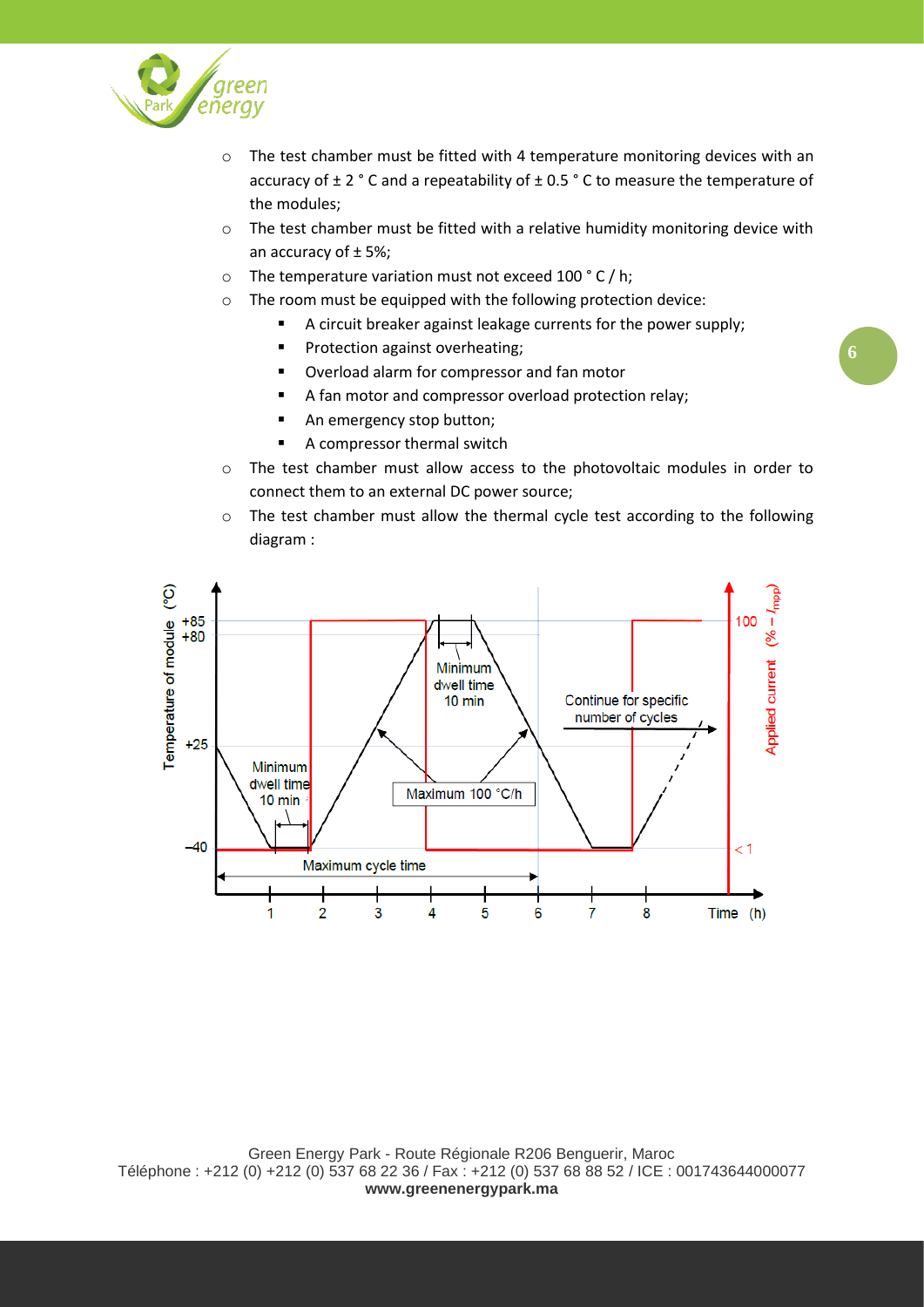

 $\circ$  The test chamber must allow the gel humidity test according to the following diagram:



- ➢ Structure for PV modules
	- $\circ$  The support for the modules must be provided in the test chamber to contain up to 4 modules with maximum dimensions of 2m x 1.5m;
	- o The support must be adjustable to securely hold the modules during the test;
	- $\circ$  The support must include a roller slot to facilitate the installation of the modules on it;
	- $\circ$  The support must withstand exposure to the test temperature from -50  $\degree$  C to + 150 ° C;
	- $\circ$  The support must be designed to allow free circulation of the surrounding air during the test;
	- $\circ$  The support structure and its fixings must be designed with a material with low thermal conduction in order to thermally isolate the photovoltaic modules during the test;
	- o The tenderer must provide the technical drawings of the support.
- $\triangleright$  Control and power measurement panel

The tenderer must provide a control and measurement panel which consists of the following:

- Program controller with touch screen or buttons;
- Display of program monitoring;
- Temperature adjustment;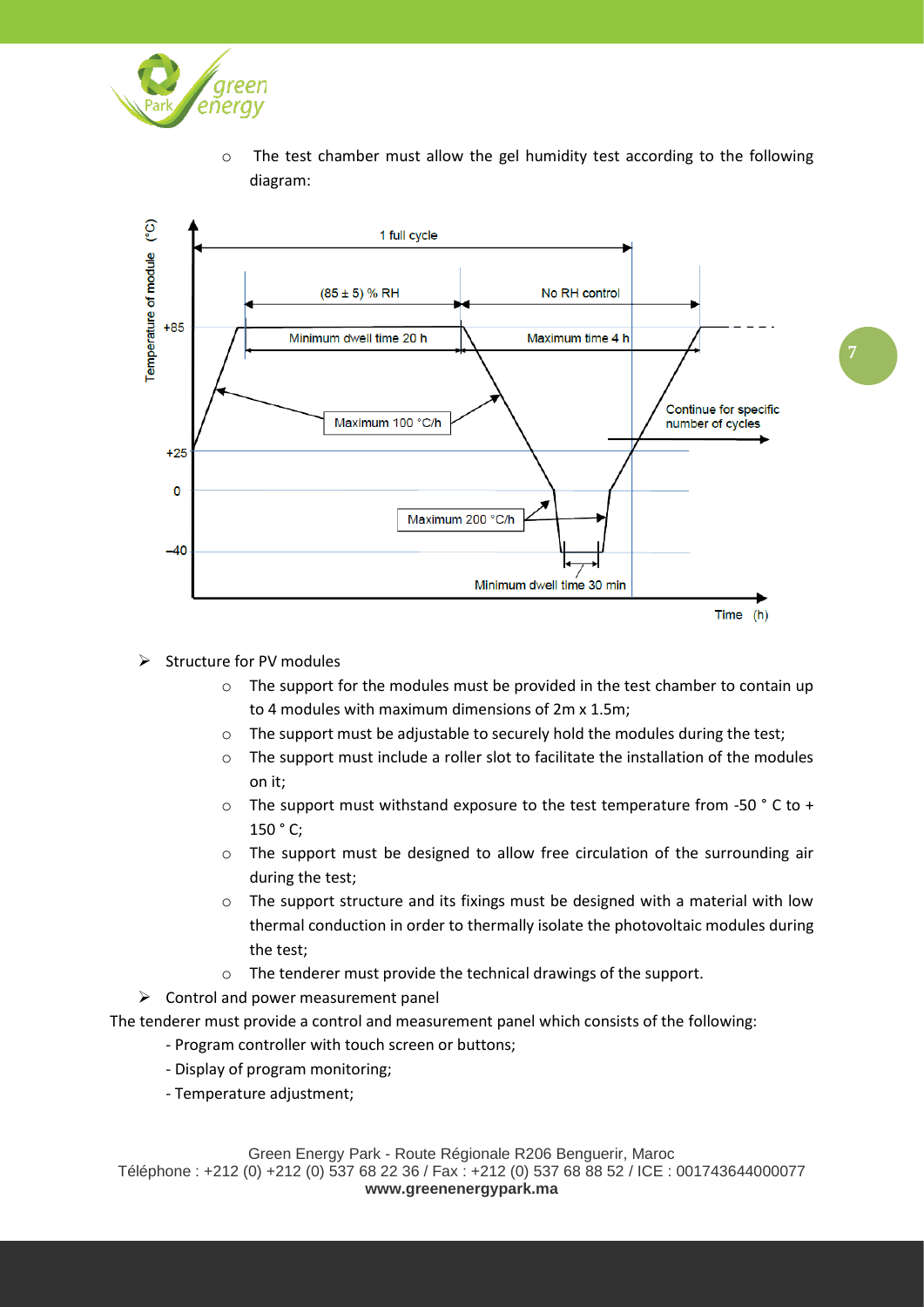

- Relative humidity adjustment;
- Automatic operation adjustment;
- Adjustment of the recovery process for malfunctions;
- Description and history of alarms;
- Trend graph for the temperature of each module;
- Data recording system:
	- o A data logging system must be provided to monitor module temperature and relative humidity data;
	- o The data must be associated with the data acquisition system provided for 1000 hours in assisted copy;Data acquisition, processing and monitoring system:
- Able to capture real-time data of the module under test;
- Able to display data in digital color, including:
	- o Module temperature in ° C;
	- o Relative humidity in%;
	- o Able to store recorded system data via USB port and LAN port;
	- o Able to convert historical data to CSV and PDF format.

#### **Norms and standards**

The climatic chamber object of this Tender must fulfill the recommendations dictated by the following standards:

- IEC 61215: Photovoltaic (PV) modules for terrestrial applications Design qualification and approval;
- IEC 61730: Qualification for the dependability of photovoltaic modules.
- IEC 60068-2-78: Environmental tests Part 2-78: Tests Cab test: Damp heat, continuous test;

#### **ARTICLE 7 : WARRANTY PERIOD**

The material with all its components is guaranteed on the installation site in Benguerir for a period of **24 months**, spare parts, labor included.

Spare parts :

The systems should be delivered with spare parts deemed necessary for at least 1 year use.

#### **ARTICLE 8 : MAINTENANCE**

The offer must contain 3 years maintenance contract after the warranty period, containing:

- Annual Preventive Maintenance Visit
- Spare parts
- Telephonic support and advice
- Annual software update
- Travel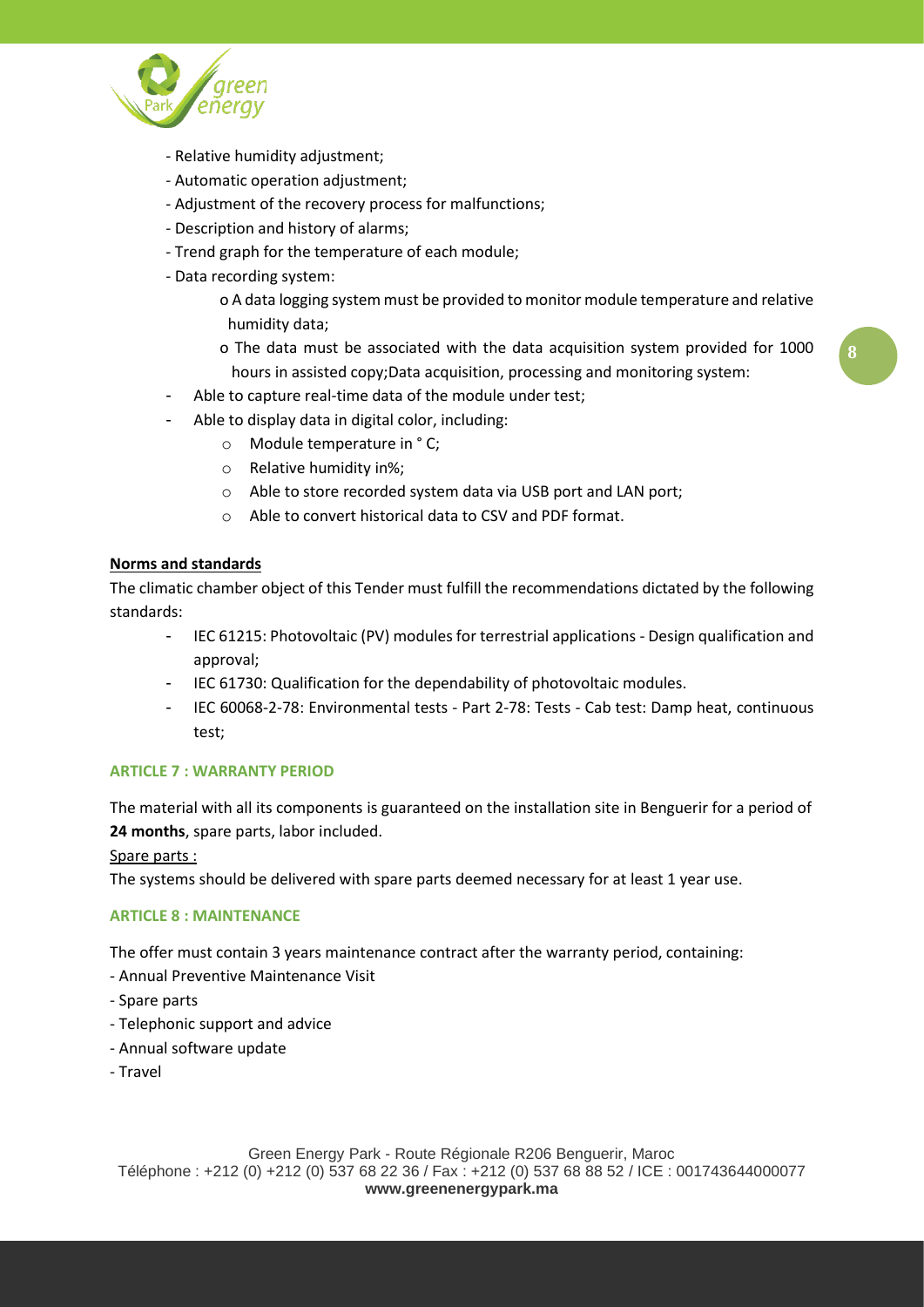

All services and parts mentioned above will have to be delivered to the installation site (transport and accommodation costs on the supplier's charges).

During the warranty period and maintenance engagement, the whole fees will be charged on the supplier or its representative and include supply of spare parts, labor and transportation fees, accommodation and living expenses.

#### **ARTICLE 9 : INSTALLATION AND COMMISSIONING**

All the elements required for the installation of the equipment and for its commissioning must be provided by the supplier. Installation, commissioning, good performance and training must be carried out within the deadlines mentioned in Article 12 of these specifications, with the consequences mentioned in case of non-respect of deadlines.

#### **ARTICLE 10 : TRAINING**

The supplier must provide a training session that is no less than 3 days duration for the client teams on the use and the maintenance of the climate chamber and auxiliary equipment. This training session shall start as soon as the installation of the climate chamber is finished.

#### **ARTICLE 11 : TECHNICAL DOCUMENTATION**

The supplier must provide the following documents upon delivery of the equipment:

- Warranty document for all equipment provided
- All calibration certificate for each equipment provided. The calibration certificate must be delivered by an accredited laboratory according to ISO/IEC 17025.
- The conformity certificate to the current standards
- User Manual for each equipment
- The bill of material used
- Manual for the maintenance of all equipment
- The table "Summary of specifications" in annex 1 with all information asked

#### **ARTICLE 12 : TERMS AND EXECUTION CONDITIONS**

The climatic chamber must be delivered within a maximum period of 12 weeks from receipt of the purchase order.

If the delivery delay is other than 12 weeks, it must be specified on the offer.

#### **ARTICLE 13 : LATE PENALTIES**

In case of exceeding the execution time specified in Article 12, the supplier is liable to a penalty of 1‰ of the contract amount per day of late, with a maximum cumulative flat rate of 10% of the engagement amount, beyond which are applied dispositions of Article 17.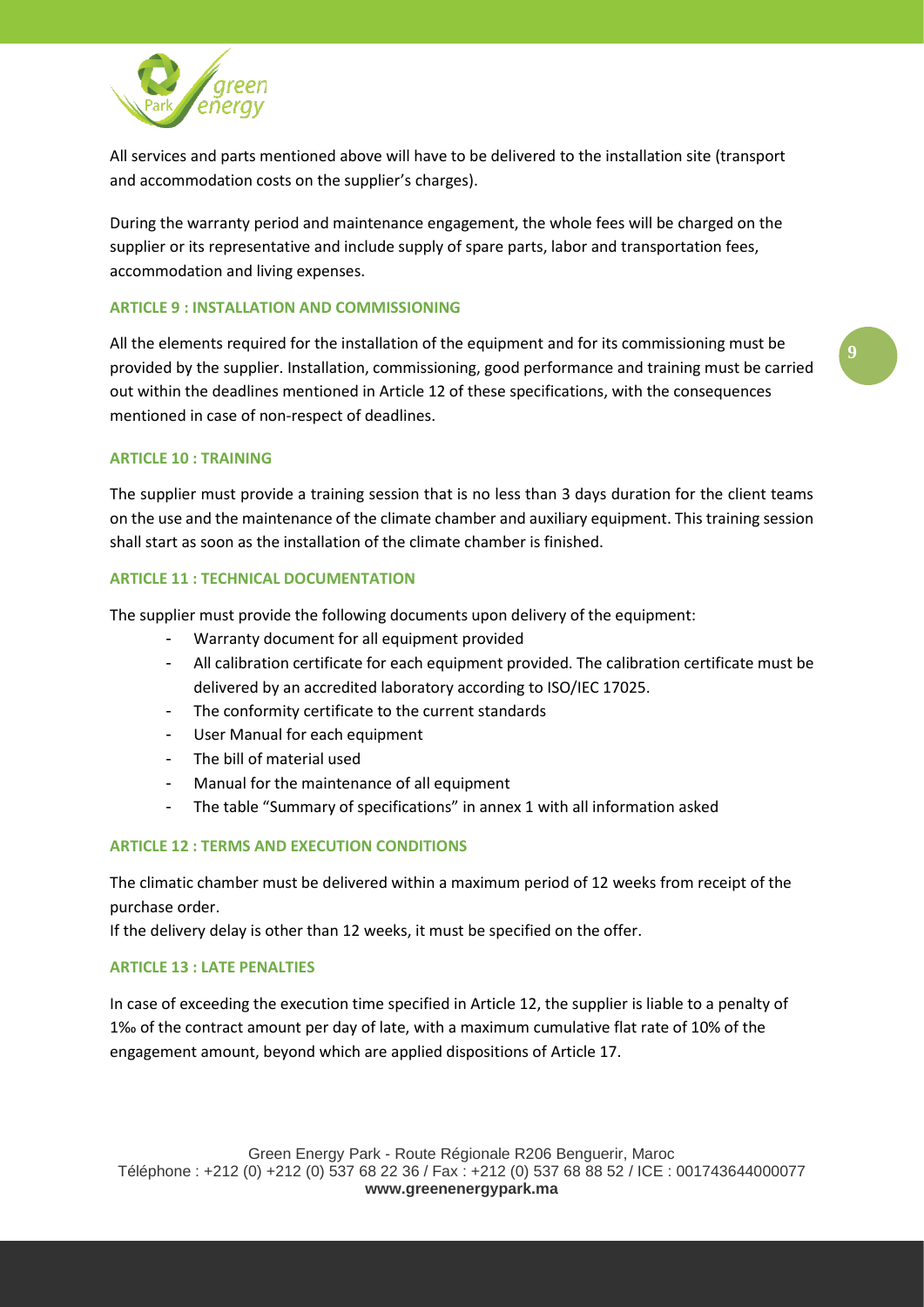

# **ARTICLE 14 : RECEPTION - VERIFICATION**

a) Verification

The verification of the equipment subject of this tender will take place in the site of installation; it will be performed under the supervision of the project leader.

No delivery even if partial is accepted if the whole equipment does not respect the order form.

b) Reception

#### **PROVISIONAL ACCEPTANCE**

- **a)** Before any delivery, the supplier must invite the administration of the GREEN EN ERGY PARK to appoint the project manager for checking the conformity of the item in all respects with the market specifications and with the documentation presented during the tender procedure.
- **b)** When it finds that the supplies do not meet the required specifications, the commission refuses to declare acceptance. The supplier has ten (10) days to comment. After this deadline, the commission's decision is irrevocable, and the supplies are rejected.
- **c)** In the event of acceptance by the project manager of the supplies presented, the delivery must be subject to a certificate of receipt of the equipment bearing the inventory number signed jointly by the supplier and the project manager. Provisional acceptance will be declared after total delivery, installation and handing over under the normal conditions of use of the material subject to the contract.
- **d)** In the event of split delivery, provisional acceptance can only be declared if all the equipment, subject of the contract, is delivered, installed, and put in service.
- **e)** In addition to the technical verifications proper to the reception, the supplier will be asked to carry out demonstrations of the functioning of his equipment and thus ensure its handing over to the qualified personnel of the establishment intended.
- **f)** At the reception, the documentation in French and / or in English will be delivered with the material.
- **g)** Provisional acceptance will be pronounced in the beneficiary establishment.

#### **FINAL ACCEPTANCE**

Final acceptance will be declared after expiration of the warranty period under the same conditions of provisional acceptance*.*

#### **ARTICLE 15 : PAYMENT CONDITIONS**

The payment will be made on 30 days end of month after receiving the invoice and the final acceptance receipt.

The Supplier must produce a commercial numbered invoice established in 03 copies signed, dated on letters written. It must indicate the references of the contract of the related order.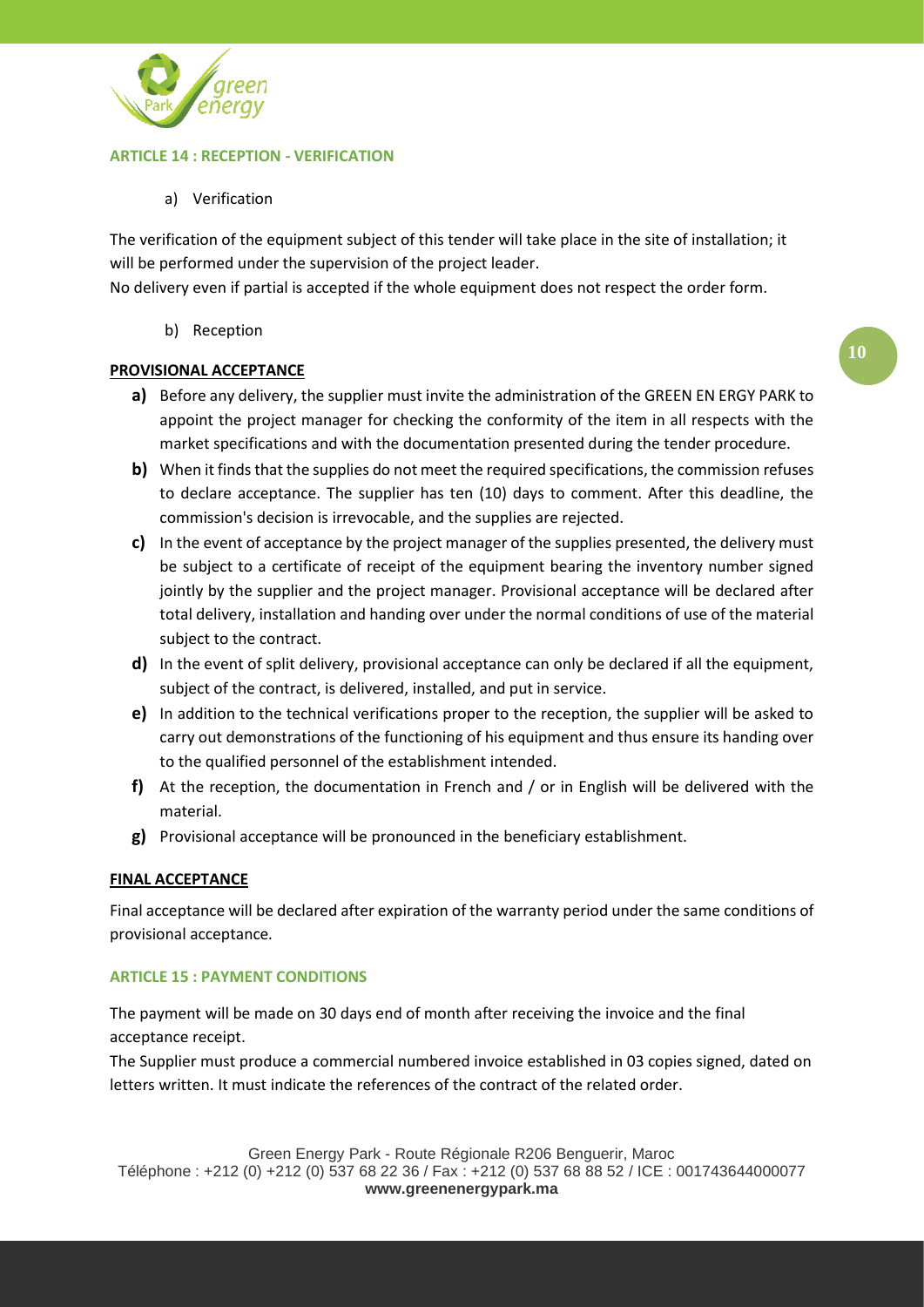

These invoices must be addressed to GREEN ENERGY PARK's Accounting department, located at 16, Rue Amir Sidi Mohamed Souissi, Rabat-Morocco.

# **ARTICLE 16 : HOLDBACK**

A 10% holdback is provided upon the purchase of equipment that will be released after the warranty period and the final acceptance.

# **ARTICLE 17 : CONTRACT CANCELLATION**

Regardless of expected cases of common Law, the Contract resulting from these specifications may be terminated with plain rights by GREEN ENERGY PARK, with Recipient faults, and after formal notice by registered letter within a period of 20 days in the following cases:

- Fraudulent acts relating to the nature, the quality and reliability of the equipment and services covered by these specifications
- In case of exceeding the maximum flat rate of late penalties as indicated in Article 13.

### **ARTICLE 18 : RISKS INSURANCE**

The Supplier declares to be covered by a professional civil insurance against the risks that he incurs during his activity and throughout the duration of the execution of this contract. This insurance must cover all risks that encounter his staff at GREEN ENERGY PARK. The Client reserves the right to request copies of the insurance policy or certificate of cover.